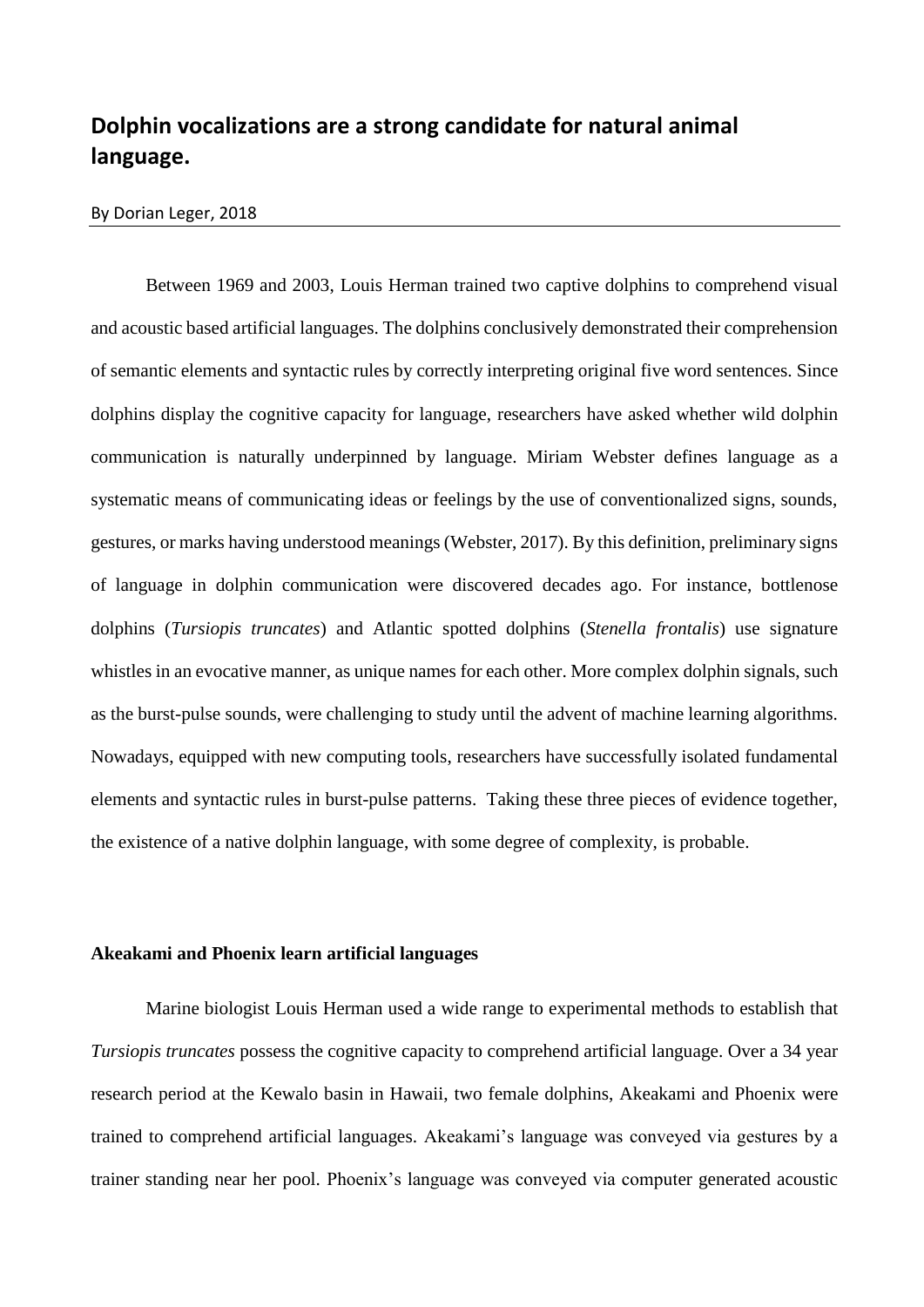signals underwater. Akeakami learned different semantic elements, such as: objects, actions, relationships, and modifiers. Her language had two major sentence structure rules: modifiers precede objects, and objects precede actions. Akeakami's language was structured in the Object – Subject – Verb format to prevent word by word processing. The semantic elements and example sentences are shown below.

| <b>Semantic components</b> |                                                       |  |  |  |
|----------------------------|-------------------------------------------------------|--|--|--|
| <b>Type</b>                | <b>Examples</b>                                       |  |  |  |
| <b>OBJECTS</b>             | FRISBEE, PIPE, HOOP, WINDOW, WATER, PERSON, SURFBOARD |  |  |  |
| <b>ACTIONS</b>             | UNDER, OVER                                           |  |  |  |
| <b>RELATIONSHIPS</b>       | IN, FETCH                                             |  |  |  |
| <b>MODIFIERS</b>           | LEFT, RIGHT                                           |  |  |  |
| <b>INTEROGATION</b>        | <b>OUESTION</b>                                       |  |  |  |

| <b>Example sentences</b> |                               |                                                                                                      |                                                   |  |
|--------------------------|-------------------------------|------------------------------------------------------------------------------------------------------|---------------------------------------------------|--|
|                          | <b>Words Example</b>          | Sentence Structure                                                                                   | Behaviour                                         |  |
|                          | <b>HOOP QUESTION</b>          | $(Object + Interognition)$                                                                           | (Respond yes or no to hoop presence)              |  |
|                          | <b>FRISBEE OVER</b>           | (Object + Action)                                                                                    | (Jump over the frisbee)                           |  |
|                          | LEFT FRISBEE UNDER            | (Modifier + Object + Action)                                                                         | (Swim under the left frisbee)                     |  |
|                          | <b>SURFBOARD PERSON FETCH</b> | $(Object1 + Object2 + Relationship)$                                                                 | (Bring the person to the surfboard)               |  |
|                          | PERSON SURFBOARD FETCH        | $(Object1 + Object2 + Relational)$                                                                   | (Bring the surfboard to the person)               |  |
|                          | LEFT HOOP SURFBOARD FETCH     | $(Modifier + Object1 + Object2 + Relational)$                                                        | (Bring the surfboard to the left hoop)            |  |
|                          |                               | $\vert$ RIGHT WATER LEFT BASKET FETCH $\vert$ (Modifier + Object1 + Modifier + Object2 + Relational) | (Bring the left basket to the right water stream) |  |

Information sourced from: What laboratory research has told us about dolphin cognition, Herman 2010.

Akeakami and Phoenix were the first animals to interpret sentences in which both word meaning and word order contributed to sentence implication (Herman, 2010). Sentences of the sort *bring the person to the surfboard* and *bring the surfboard to the person* were tested (as shown in example 3 and 4 above). Both dolphins scored almost perfectly on these tests (Herman, 2010). However, much more complex sentences were also tested (using a maximum of five words), such as combinations of a direct object and indirect object, two modifiers on each object, and a relational term. This is presented in the five word examples above. Here again, the dolphins scored almost perfectly (Herman, 2010).

In another test, Akeakami was instructed to report on the presence or absence of objects in her pool. In linguistics, "understanding a symbolic reference to an absent object is a hallmark indicant of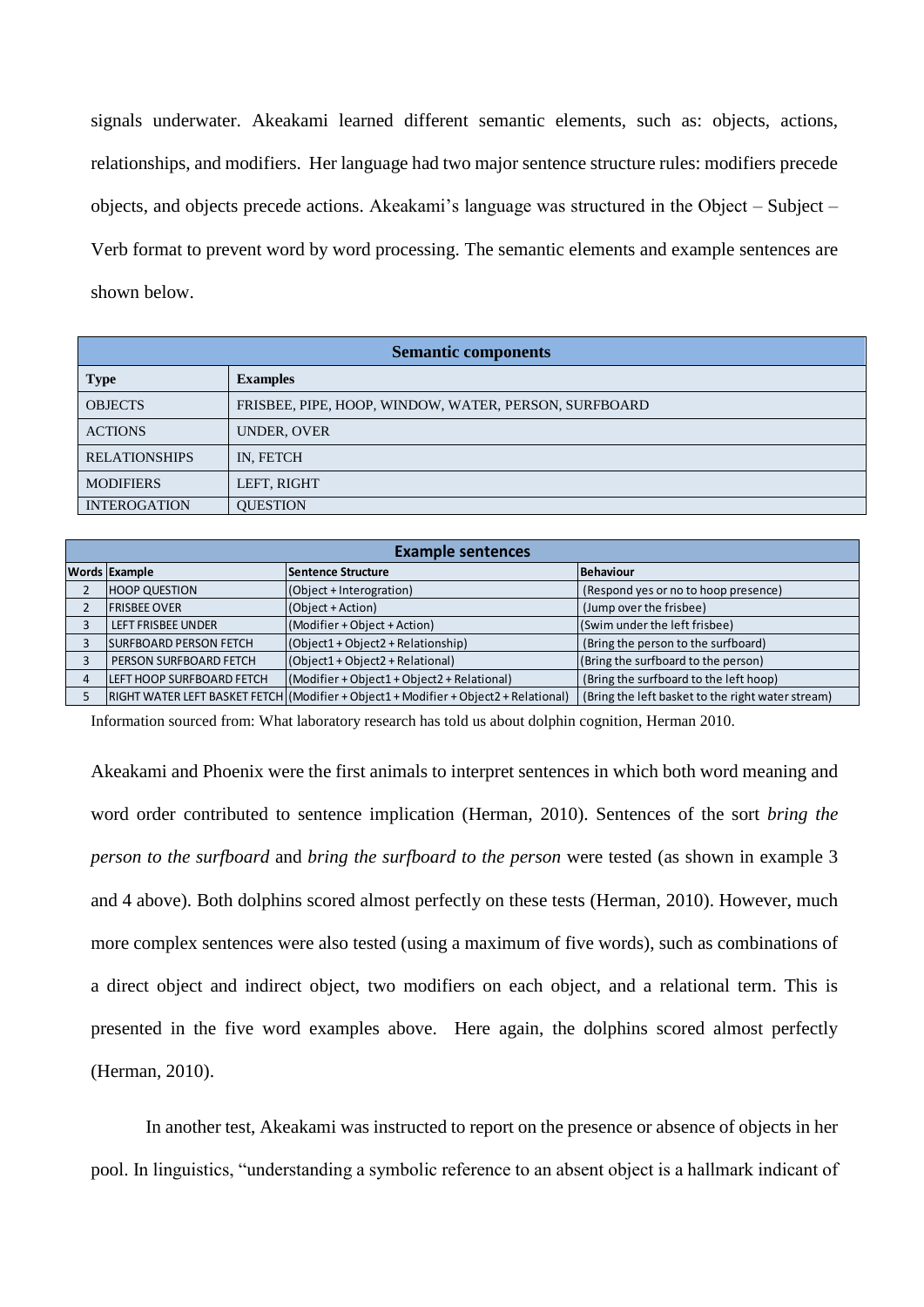referential understanding" (Herman, 2010). Akeakami responded by pressing a yes or no paddle after the sentence object + question. She correctly responded *Yes* to 92% of 36 object-present trials and correctly responded *No* to 94% of 18 object-absent trials (Herman, 2010). Akeakami's accurate objects absent trials suggest she understood symbols as abstract referents to real world objects. In other words, researchers believe Akeakami constructed mental images of the objects symbolized by gestures (Herman, 29). Herman argues that the capacity for referential language may have evolved in dolphins because "echolocation creates a mental representation (an "image") analogous to that formed through vision, such that the dolphin, on drawing within visual range of an ensonified object already knows the visual identity of the object" and furthermore that "physiologically, the integration of the senses in the dolphin might be aided by the adjacency of the auditory and visual cortical areas in the dolphin brain" (Herman, 2010). These results, and many more conducted at the Kewalo Basin, demonstrated that these two dolphins possessed the cognitive capacity to learn important aspects of complex language. Therefore, wild dolphin vocalizations are a suitable candidate for a natural animal language.

#### **Wild dolphin communication: signature whistles**

Dolphin vocalizations are classified into four major signal types: whistles, echolocation clicks, burst pulses and chirps. Within a subcategory of the whistles, signature whistles exhibit an obvious linguistic pattern since they are being used as names. Signature whistles are currently the most studied dolphin signal. *Tursiopis truncates* and *Stenella frontalis* use signature whistles as unique names to identify themselves and other individuals. Dolphins emit their own signal and mimic another dolphin's signature whistle to address each other (Herzing, 2010). Dolphins also mimic signature whistles of dolphins not in their area, so as to locate specific individuals in the ocean, which suggests that signature whistles function as symbolic referents for individuals stored in a dolphin's memory (Herman, 2010). Dolphins are currently the only non-human species known to use a referential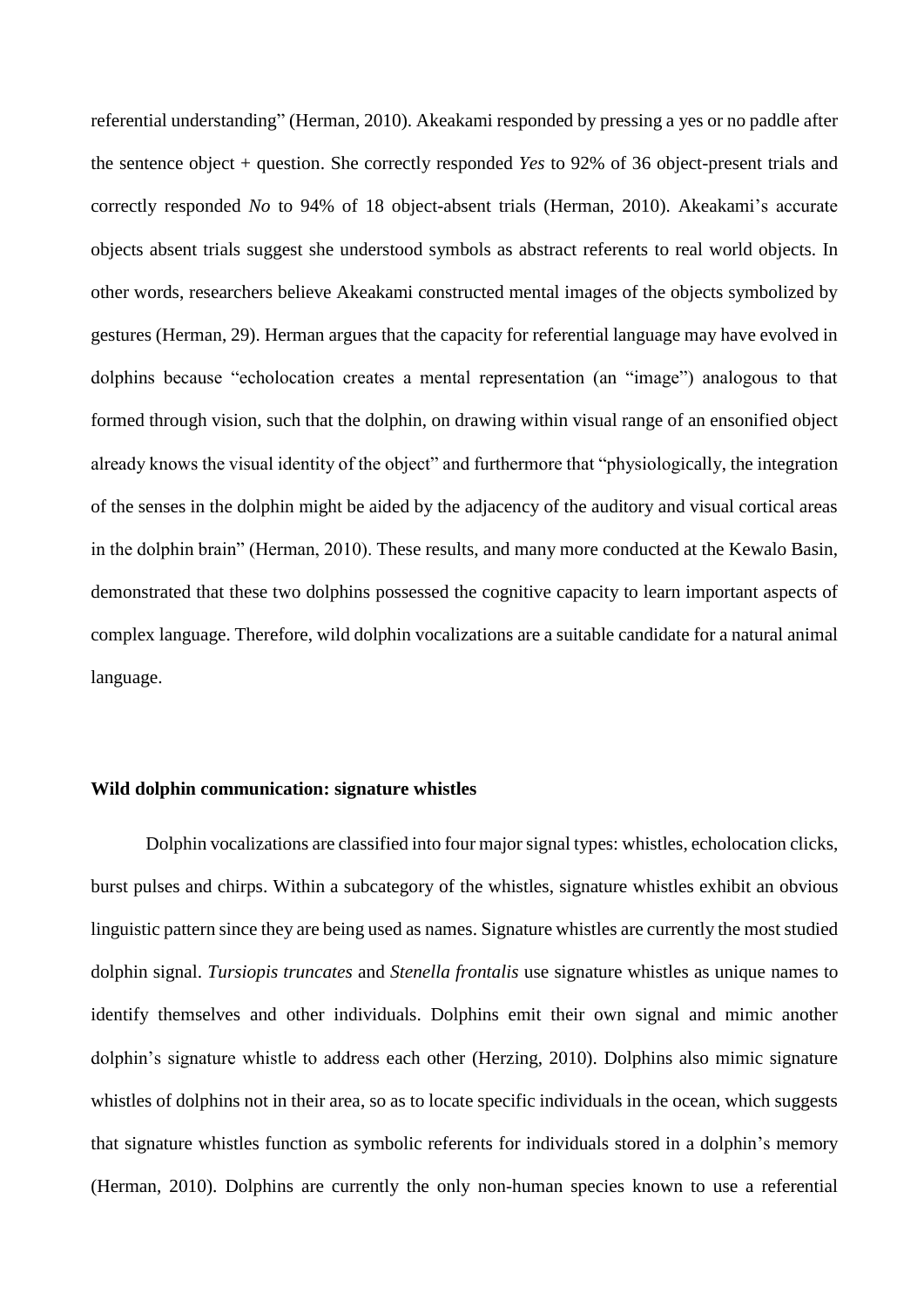function likes names for each other. The referential function of signature whistles are a first clue for the existence of a natural dolphin language. However, much more information is expected in other types of signals, such as burst-pulses.

## **Wild dolphin communication: burst-pulses**

Of the four major types of dolphin signals, burst-pulses, one of the most social vocalizations in dolphin communication, are now the subject of intensive study. Burst-pulses have high repetition rates between 200-1200 pulses per second (Luis et. al, 2016). Therefore, these vocalizations have been the most difficult to record, categorize, and study (Luis et. al 2016). However, based on their prolific use during socializing behavior, researchers believe they play a significant role in all odontocete<sup>1</sup> communication (Herzing, 1996). Researchers at the Wild Dolphin Project (WDP), in the Bahamas, are now applying machine learning to burst-pulse vocalization data, which is providing new results. The primary computational tool being used at the WDP is pattern recognition software called UHURA. UHURA is a system developed by Daniel Kohlsdorff at Georgia Institute of Technology that uses multiple algorithms to discover fundamental elements and regular expressions in vocalization datasets.

#### **Evidence of linguistic structure**

Dolphin datasets are first converted into spectrograms which track frequency of vocalizations on the y-axis against time on the x-axis. UHURA then learns distinct fundamental elements contained in the dataset, for instance an upsweep followed by a plateau may be repeatedly observed and labeled as a unit. Importantly, UHURA regroups these units together regardless of two typical transformations found in dolphin communication (and human communication), "frequency shift", the

 $\overline{\phantom{a}}$ 

<sup>&</sup>lt;sup>1</sup> The taxonomic group of all toothed whales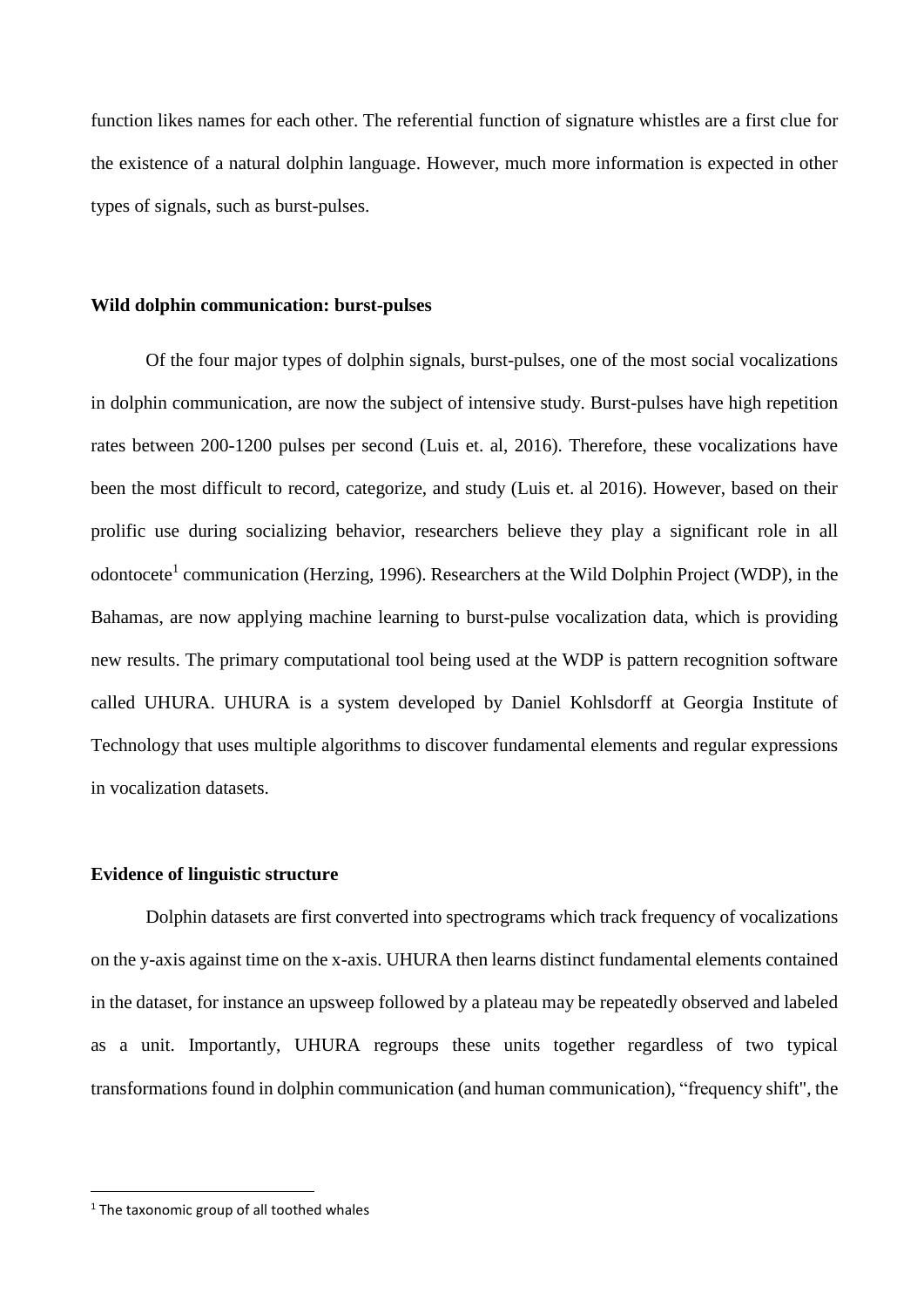whole signal is moved up an octave, and "time warping", the signal is stretched (Kohlsdorff, 2015). An illustration of a signal being recognized despite time warping is given below.



Graphic from: Data

mining in Figure 8: A Dynamic time warping example for two hypothetical time series  $X$  (Top) large audio collections of and  $Y$  (Bottom). The dashed lines indicate which sample from  $X$  aligns to which  $\phi$  sample in Y.<br>dolphin signals (Kohlsdorf, 2015)

If the above signal were commonly repeated, regardless of time-warp and frequency shift, it would be entered into a codebook. In human language, this would correspond to isolating all the phonemes of a speech. The whole dataset is then compared to the codebook and discretized into fundamental units. In a WDP dataset, fundamental units were discovered and labeled as letters. UHURA then discovered structural rules governing how these fundamental units were combined. Several rules were found, for instance, the fundamental unit labeled C often followed the fundamental unit J (Kohlsdorff, 2015). However, much more complex regular expressions were found. For example, the following patterns recurred often: the fundamental unit B or G, was followed by a B, then by B or Q, and so forth as illustrated bellow. This diagram shows two common expressions in dolphin vocalization datasets.



**Figure 17:** Two rules extracted from our data set.  $(x|y)$  represents OR and  $*$  represents a repetition of the previous symbol as often as needed to match the rule.

Graphic from: Data mining in large audio collections of dolphin signals (Kohlsdorf, 2015)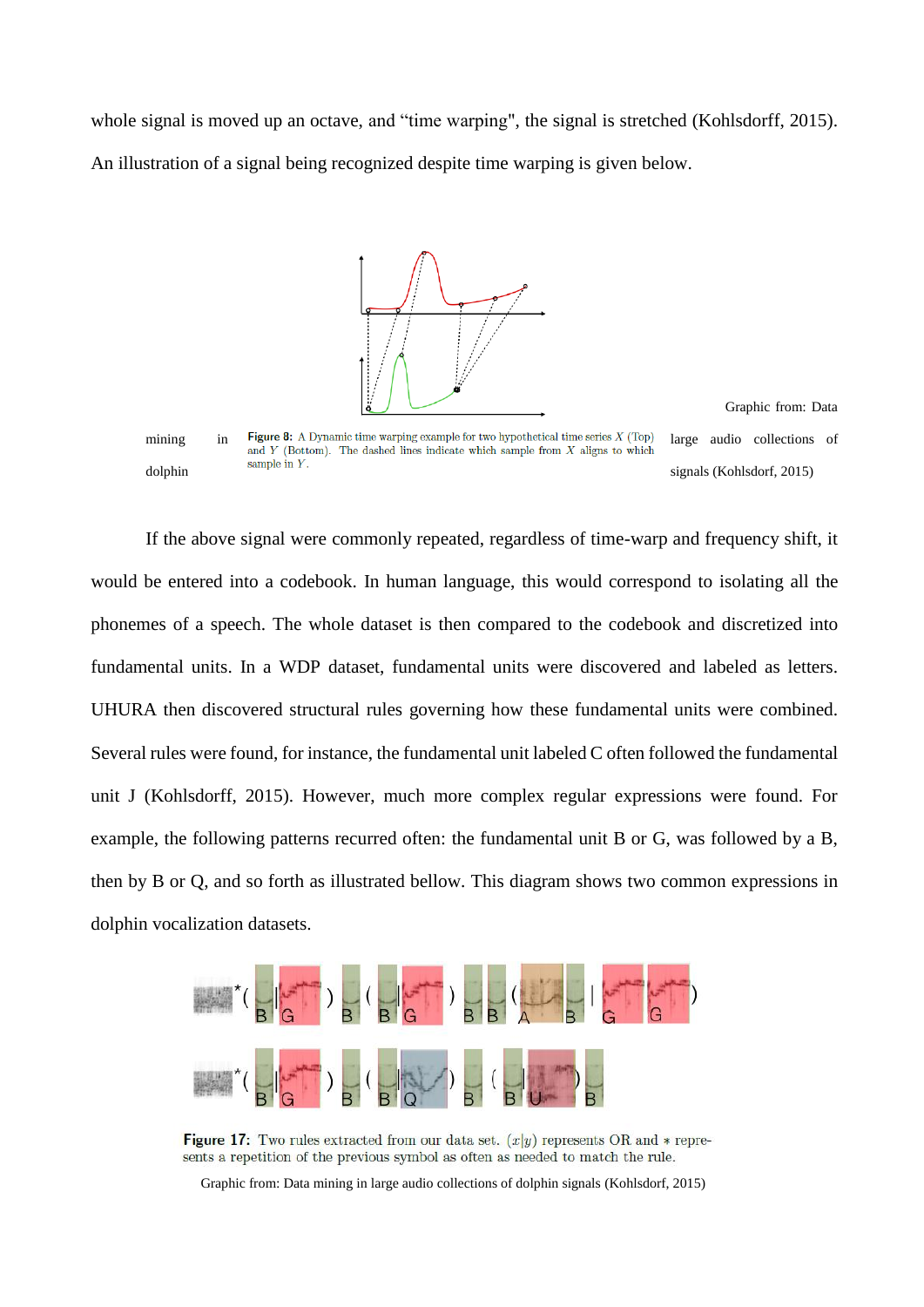Data scientists believe these patterns indicate that dolphin communication encodes information using syntactic structure (Herzing, 2017). The discovery of fundamental units and structural rules in dolphin vocalization datasets suggests that dolphin communication is comprised of semantic elements and follows syntactic sense; both are a strong indication of complex language.

## **Conclusion**

Contemporary evidence for the use of language in Bottlenose dolphins and Atlantic spotted dolphins is becoming significant. First, in captivity, Bottlenose dolphins have displayed the ability to learn and process artificial languages. Second, signature whistles are used a systematic symbolic references to identify individuals and therefore fulfill, to an extent, the definition of language. Finally, the study of burst-pulses is revealing complex patterns in dolphin communication, which are characteristic of semantic elements and syntactic sense. Considering this evidence, it is probable that dolphin communication is encoding a natural language. Yet, in the event that wild dolphin communication does not currently encode a language, this may not remain so for long. While the WDP works to decode dolphin language, they are also developing an underwater wearable two-way communication system, and teaching wild Atlantic spotted dolphins to communicate with divers. Given dolphins' propensity for language, whether researchers discover a fully formed natural language or whether they help to design one based on existing communication features in wild dolphins, it appears inevitable that humans will ultimately know another intelligent species using language on Earth.